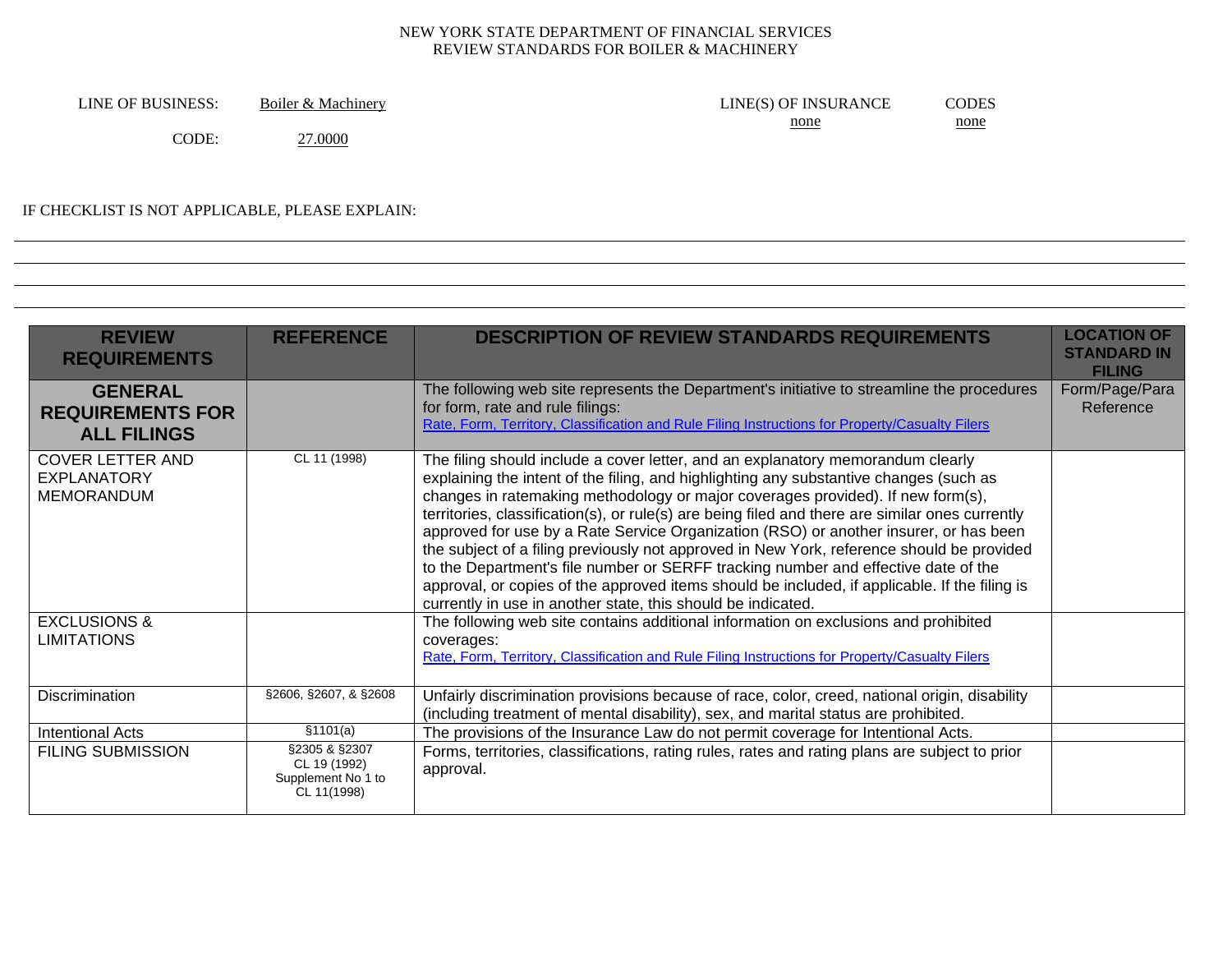| <b>REVIEW</b><br><b>REQUIREMENTS</b> | <b>REFERENCE</b> | <b>DESCRIPTION OF REVIEW STANDARDS REQUIREMENTS</b> | <b>LOCATION OF</b><br><b>STANDARD IN</b><br><b>FILING</b> |
|--------------------------------------|------------------|-----------------------------------------------------|-----------------------------------------------------------|
|                                      |                  |                                                     |                                                           |

| Compliance Questionnaires,<br>Forms and Optional "Speed | CL 11 (1998)<br>Supplement No 3 to CL                                                                                  | Please refer to the following web site for additional information:<br>Rate, Form, Territory, Classification and Rule Filing Instructions for Property/Casualty Filers                                                                                                                                                                                                                                                                                                                                                                                                                                                                                                                                                                                                                                                                                                                                                                                                                                                                                                                                                    |                             |
|---------------------------------------------------------|------------------------------------------------------------------------------------------------------------------------|--------------------------------------------------------------------------------------------------------------------------------------------------------------------------------------------------------------------------------------------------------------------------------------------------------------------------------------------------------------------------------------------------------------------------------------------------------------------------------------------------------------------------------------------------------------------------------------------------------------------------------------------------------------------------------------------------------------------------------------------------------------------------------------------------------------------------------------------------------------------------------------------------------------------------------------------------------------------------------------------------------------------------------------------------------------------------------------------------------------------------|-----------------------------|
| to Market" Filing Procedures                            | 11(1998)                                                                                                               |                                                                                                                                                                                                                                                                                                                                                                                                                                                                                                                                                                                                                                                                                                                                                                                                                                                                                                                                                                                                                                                                                                                          |                             |
| <b>NO FILE OR FILING</b><br><b>EXEMPTIONS</b>           | Article 63<br>11NYCRR16 (Reg. 86)                                                                                      | An authorized insurer must obtain a "Special Risk License" prior to writing business in the<br>"Free Trade Zone". Such business shall be limited to a Special Risk defined as either a<br>Class 1 risk, Class 2 risk as enumerated in the list contained in Regulation 86, or a Class<br>3 risk. Although filing is not required for a Class 1 risk or a Class 2 risk, rates and policy<br>forms applied to special risks must still satisfy governing standards set forth in the<br>Insurance Law and regulations. If it is a class 3 risk then the company is required to file<br>for information only any form that has not been previously filed with the Superintendent<br>within three business days after the first delivery of a policy using such form, but no later<br>than 60 calendar days after the inception date of such policy. It should be noted that any<br>policy form that an insurer previously filed with the Superintendent and that the<br>Superintendent disapproved or rejected or that the insurer withdrew will not be considered<br>to have been previously filed with the Superintendent. |                             |
| PROHIBITED COVERAGES                                    |                                                                                                                        | While the Department does not have an exhaustive list, some examples of prohibited<br>coverages include punitive damages and corporal punishment. Please refer to the<br>following web site for additional information:<br>Rate, Form, Territory, Classification and Rule Filing Instructions for Property/Casualty Filers                                                                                                                                                                                                                                                                                                                                                                                                                                                                                                                                                                                                                                                                                                                                                                                               |                             |
| SIDE BY SIDE<br><b>COMPARISON</b>                       | CL 11 (1998)                                                                                                           | If the filing is a revision to existing form(s), territories, classification(s) or rule(s); Except for<br>simple, non-substantive changes, a side-by-side comparison of the form(s) or rule(s)<br>being proposed and those currently in use in New York, with all changes clearly marked<br>and explained in the company's cover letter or memorandum must be included. Revisions<br>to classifications and territories should include a comparison between those currently on<br>file (in New York) and those proposed, including relevant statistical data (experience) and<br>any rate or rate relativity effect. There should be a reference to the Department's<br>previous file number and/or a copy of the approval letter in which the current form(s),<br>territories, classification(s) or rule(s) were approved/acknowledged.                                                                                                                                                                                                                                                                                 |                             |
| <b>FORMS: POLICY</b><br><b>PROVISIONS</b>               | §2307, §3105, §3106,<br>§3404, §3407, §3407-a,<br>§3435 & Article 54<br>11 NYCRR 86 (Reg. 95)<br>11NYCRR153 (Reg. 135) | The Commercial Lines Property Insurance Form Filing Compliance Questionnaire<br>contains detailed information for making a commercial property filing including required<br>policy provisions, exclusions, prohibited coverages, and standard language, available at:<br>Rate, Form, Territory, Classification and Rule Filing Instructions for Property/Casualty Filers                                                                                                                                                                                                                                                                                                                                                                                                                                                                                                                                                                                                                                                                                                                                                 | Form/Page/Para<br>Reference |
| <b>APPLICATIONS</b>                                     |                                                                                                                        |                                                                                                                                                                                                                                                                                                                                                                                                                                                                                                                                                                                                                                                                                                                                                                                                                                                                                                                                                                                                                                                                                                                          |                             |
| Filing exemption                                        | §2307(b)                                                                                                               | Applications which do not become part of the policy are exempt from filing requirements.<br>Please refer to Item I.N.1 of the Commercial Liability Insurance Form Filing Compliance<br>Questionnaire, available at: Rate, Form, Territory, Classification and Rule Filing<br>Instructions for Property/Casualty Filers.                                                                                                                                                                                                                                                                                                                                                                                                                                                                                                                                                                                                                                                                                                                                                                                                  |                             |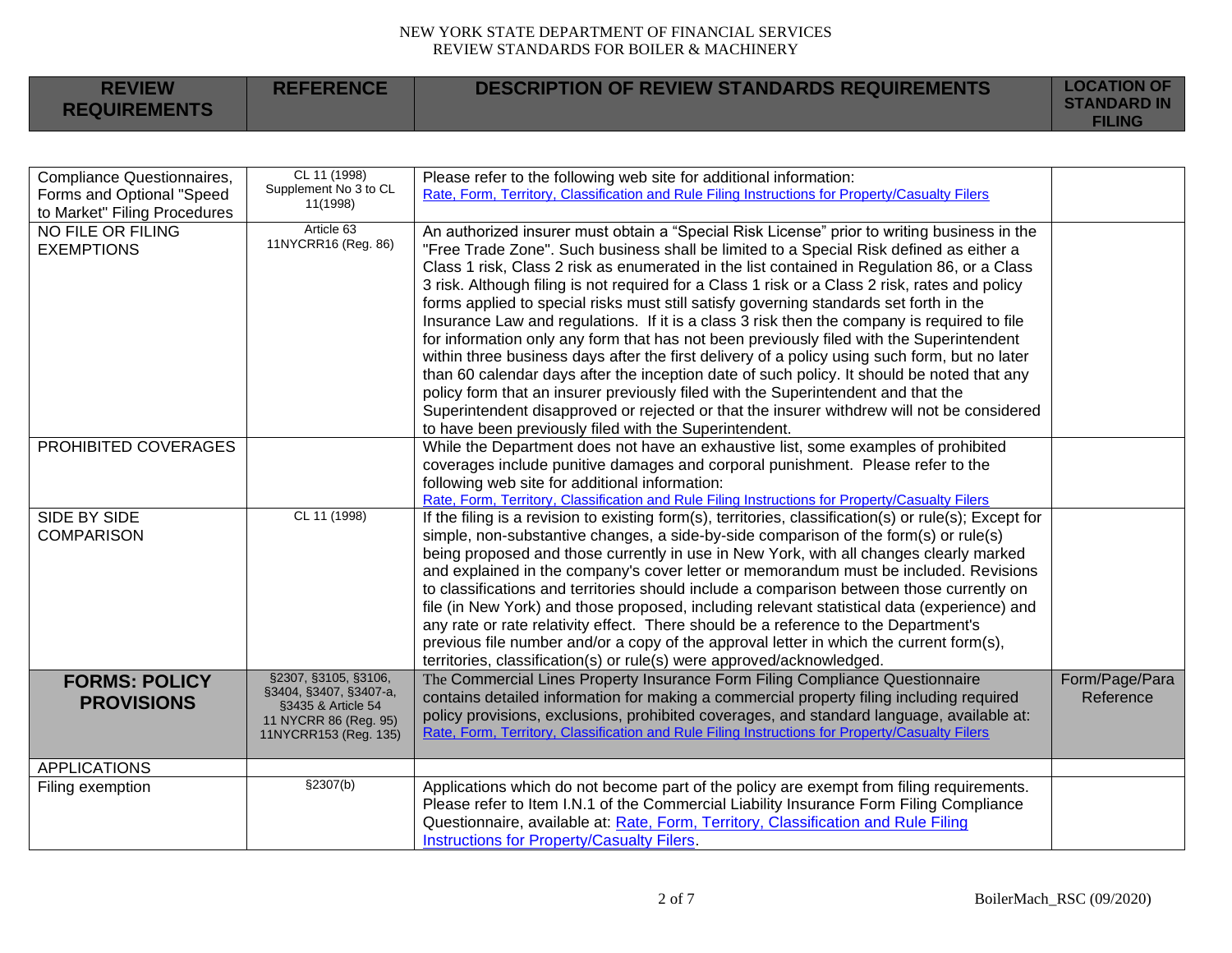| <b>REVIEW</b><br><b>REQUIREMENTS</b> | <b>REFERENCE</b> | <b>DESCRIPTION OF REVIEW STANDARDS REQUIREMENTS</b> | <b>LOCATION OF</b><br><b>STANDARD IN</b><br><b>FILING</b> |
|--------------------------------------|------------------|-----------------------------------------------------|-----------------------------------------------------------|
|--------------------------------------|------------------|-----------------------------------------------------|-----------------------------------------------------------|

| <b>Fraud Warning Statement</b>                   | \$403(d)<br>11NYCRR86.4 (Reg. 95)                                          | All applications must contain the prescribed fraud warning statement, which must be<br>incorporated immediately above the applicant's signature.                                                                                                                                                                                                                                                                                                                                                                                                                                                                                                                                                              |  |
|--------------------------------------------------|----------------------------------------------------------------------------|---------------------------------------------------------------------------------------------------------------------------------------------------------------------------------------------------------------------------------------------------------------------------------------------------------------------------------------------------------------------------------------------------------------------------------------------------------------------------------------------------------------------------------------------------------------------------------------------------------------------------------------------------------------------------------------------------------------|--|
| <b>APPRAISAL</b>                                 |                                                                            |                                                                                                                                                                                                                                                                                                                                                                                                                                                                                                                                                                                                                                                                                                               |  |
| Procedure for selection of<br>umpire             | §3408                                                                      | While an appraisal provision is not required, such provision must comply with the<br>requirements of §3408 for selection of an umpire on failure to agree.                                                                                                                                                                                                                                                                                                                                                                                                                                                                                                                                                    |  |
| <b>ARBITRATION</b>                               |                                                                            | Arbitration of disputes between an insured and the insurer may not be required.                                                                                                                                                                                                                                                                                                                                                                                                                                                                                                                                                                                                                               |  |
| <b>BLANK ENDORSEMENTS</b>                        |                                                                            | Not permitted since a blank endorsement may change policy provisions without the proper<br>approval by this Department. An exception may be made for a blank form if its usage is<br>apparent based on the title/language of the form itself (such as a change in address form).<br>Forms containing check boxes with a space for language to be added are considered<br>blank endorsements and are subject to these rules.                                                                                                                                                                                                                                                                                   |  |
| <b>CANCELLATION &amp; NON-</b><br><b>RENEWAL</b> | §3426<br>CL 14 (1986)<br>CL 11 (1989)<br>Supplement No 1 to CL<br>11(1989) | The Cancellation & Nonrenewal provisions apply to all commercial risk policies including<br>policies issued or issued for delivery in New York covering risks with multi-state locations<br>where the insured is principally headquartered in New York or the policy provides that<br>New York Law will govern. Please refer to the Commercial Lines Cancellation and<br>Nonrenewal Form Filing Compliance Questionnaire for detailed cancellation and<br>nonrenewal requirements, available at:<br>Rate, Form, Territory, Classification and Rule Filing Instructions for Property/Casualty Filers                                                                                                           |  |
| Notice of Cancellation                           | $§3426(b), (c), (h)(2), (g)$ &<br>(1)                                      | The cancellation provisions must comply with the statutory requirements for the content of<br>the notice (including loss information), proof of notice, special provisions, and time frame<br>for giving notice. Any notice which fails to include a provision required by Section 3426<br>shall not be an effective notice of cancellation. Notice must be mailed/delivered to the first<br>name insured and to the insured's authorized agent or broker.  Please refer to Item I.A of<br>the Commercial Lines Cancellation and Nonrenewal Form Filing Compliance<br>Questionnaire, available at: Rate, Form, Territory, Classification and Rule Filing<br><b>Instructions for Property/Casualty Filers.</b> |  |
| Notice of Non Renewal                            | $§3426(e), (g), (h)(2)$ & (I)                                              | The nonrenewal provisions must comply with the statutory requirements for the content of<br>the notice (including loss information), proof of notice, special provisions, and time frame<br>for giving notice. Any notice which fails to include a provision required by Section 3426<br>shall not be an effective notice of nonrenewal. Notice must be mailed/delivered to the<br>first name insured and to the insured's authorized agent or broker. Please refer to Item I.B<br>of the Commercial Lines Cancellation and Nonrenewal Form Filing Compliance<br>Questionnaire, available at: Rate, Form, Territory, Classification and Rule Filing<br><b>Instructions for Property/Casualty Filers.</b>      |  |
| <b>Required Policy Period</b>                    | $$3426(a)(2)$ & (d)(2)                                                     | A required policy period means a period of one year from the date as of which a covered<br>policy is renewed or first issued. A policy issued for less than one year must be in<br>compliance with statutory reasons outlined in §3426(d)(2). Please refer to Item II of the<br>Commercial Lines Cancellation and Nonrenewal Form Filing Compliance Questionnaire,<br>available at: Rate, Form, Territory, Classification and Rule Filing Instructions for                                                                                                                                                                                                                                                    |  |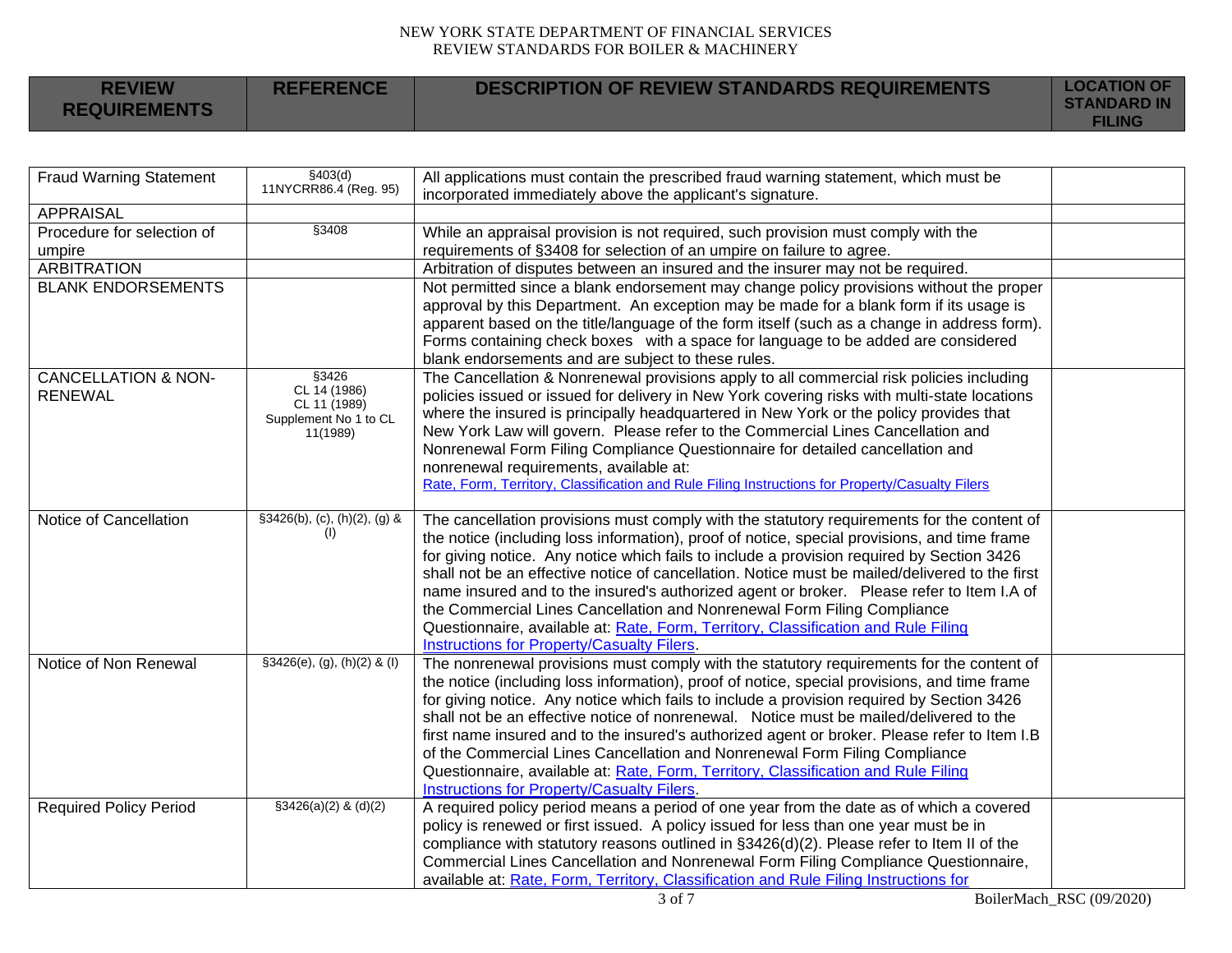| <b>REVIEW</b>               | <b>REFERENCE</b>               | <b>DESCRIPTION OF REVIEW STANDARDS REQUIREMENTS</b>                                            | <b>LOCATION OF</b> |
|-----------------------------|--------------------------------|------------------------------------------------------------------------------------------------|--------------------|
| <b>REQUIREMENTS</b>         |                                |                                                                                                | <b>STANDARD IN</b> |
|                             |                                |                                                                                                | <b>FILING</b>      |
|                             |                                |                                                                                                |                    |
|                             |                                | <b>Property/Casualty Filers.</b>                                                               |                    |
| Permissible Reasons for     | $$3426(b), (c)$ & (h)          | A policy may be cancelled for any valid underwriting reason during the first 60 days a         |                    |
| Cancellation                |                                | policy is in force. After the first 60 days, reasons for cancellation are limited to statutory |                    |
|                             |                                | references. Please refer to Item I.A. 2 of the Commercial Lines Cancellation and               |                    |
|                             |                                | Nonrenewal Form Filing Compliance Questionnaire, available at: Rate, Form, Territory,          |                    |
|                             |                                | Classification and Rule Filing Instructions for Property/Casualty Filers.                      |                    |
| Permissible Reasons for     | $$3426(e)$ & (h)               | A valid underwriting reason must be specifically listed in notice. Please refer to the         |                    |
| Non Renewal                 |                                | Commercial Lines Cancellation and Nonrenewal Form Filing Compliance Questionnaire,             |                    |
|                             |                                | available at: Rate, Form, Territory, Classification and Rule Filing Instructions for           |                    |
|                             |                                | <b>Property/Casualty Filers.</b>                                                               |                    |
| <b>Conditional Renewal</b>  | \$3426(e)(1)(B)                | A conditional renewal notice is required for any change in the policy less favorable to the    |                    |
|                             |                                | policyholder. Such notice must contain the specific reason or reasons for conditional          |                    |
|                             |                                | renewal and must comply with the statutory requirements for the content of the notice          |                    |
|                             |                                | (including loss information), proof of notice, special provisions, and time frame for giving   |                    |
|                             |                                | notice. Please refer to Item I.B.2 and I.B.3 of the Commercial Lines Cancellation and          |                    |
|                             |                                | Nonrenewal Form Filing Compliance Questionnaire, available at: Rate, Form, Territory,          |                    |
|                             |                                | Classification and Rule Filing Instructions for Property/Casualty Filers.                      |                    |
| Suspension                  | \$3426(m)                      | A suspension of coverage shall not be considered a cancellation of coverage                    |                    |
| <b>FORMS MISCELLANEOUS</b>  | \$3407(a)                      | All Property and Casualty insurance policies must contain a provision equal or more            |                    |
|                             |                                | favorable to the provisions of §3407(a)                                                        |                    |
| <b>Numbered Forms</b>       | \$2307(b)                      | All policy forms and endorsements filed with the Department must include an identification     |                    |
|                             |                                | number. Please refer to Item I.h of the Commercial Lines Property Insurance Form filing        |                    |
|                             |                                | Compliance Questionnaire, available at Rate, Form, Territory, Classification and Rule          |                    |
|                             |                                | Filing Instructions for Property/Casualty Filers.                                              |                    |
| <b>Unlicensed Companies</b> | \$2307(b)                      | All policy forms and endorsements filed with the Department may only include the names         |                    |
|                             |                                | of insurers licensed in the State of New York. Please refer to Item I.f of the Commercial      |                    |
|                             |                                | Lines Property Insurance Form Filing Compliance Questionnaire, available at Rate, Form,        |                    |
|                             |                                | Territory, Classification and Rule Filing Instructions for Property/Casualty Filers.           |                    |
| <b>FICTITIOUS GROUPS</b>    | §3435<br>11NYCRR301 (Reg. 134) | The provisions of §3435 and Regulations 134 and 135 do not permit fictitious groups.           |                    |
|                             | 11NYCRR153 (Reg. 135)          | The issuance of group property & casualty insurance is limited to either not-for-profit or     |                    |
|                             |                                | municipality insureds, or purchasing groups formed under the Federal Liability Risk            |                    |
|                             |                                | Retention Act of 1986 or quasi-group policies through a mass merchandising, safety             |                    |
|                             |                                | group or similar program, in connection with State law or a Federal purchasing group.          |                    |
|                             |                                | Please refer Item II of the Commercial Lines Property Insurance Form Filing Compliance         |                    |
|                             |                                | Questionnaire, available at Rate, Form, Territory, Classification and Rule Filing              |                    |
|                             |                                | Instructions for Property/Casualty Filers.                                                     |                    |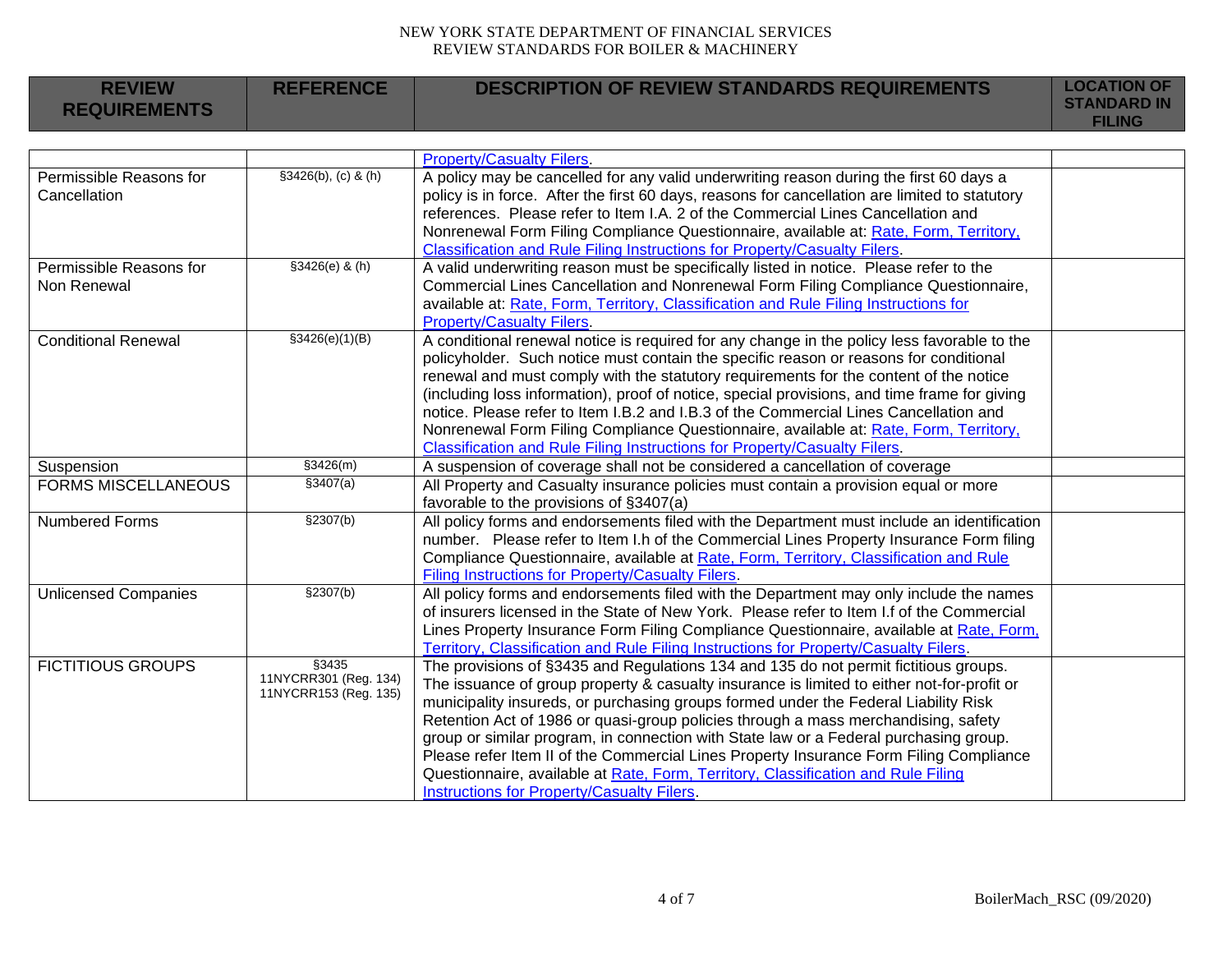| <b>REVIEW</b><br><b>REQUIREMENTS</b>                                                | <b>REFERENCE</b>                                                             | <b>DESCRIPTION OF REVIEW STANDARDS REQUIREMENTS</b>                                                                                                                                                                                                                                                                                                                                                                                                                                                                                                                                                                                                                                                                                                                                                                                                                                                                                                 | <b>LOCATION OF</b><br><b>STANDARD IN</b><br><b>FILING</b> |
|-------------------------------------------------------------------------------------|------------------------------------------------------------------------------|-----------------------------------------------------------------------------------------------------------------------------------------------------------------------------------------------------------------------------------------------------------------------------------------------------------------------------------------------------------------------------------------------------------------------------------------------------------------------------------------------------------------------------------------------------------------------------------------------------------------------------------------------------------------------------------------------------------------------------------------------------------------------------------------------------------------------------------------------------------------------------------------------------------------------------------------------------|-----------------------------------------------------------|
|                                                                                     |                                                                              |                                                                                                                                                                                                                                                                                                                                                                                                                                                                                                                                                                                                                                                                                                                                                                                                                                                                                                                                                     |                                                           |
| <b>GROUP POLICIES</b>                                                               | §3435<br>11NYCRR301 (Reg. 134)<br>11NYCRR153 (Reg. 135)                      | The provisions of §3435 and Regulations 134 and 135 do not permit fictitious groups.<br>The issuance of group property & casualty insurance is limited to either not-for-profit or<br>municipality insureds, or purchasing groups formed under the Federal Liability Risk<br>Retention Act of 1986 or quasi-group policies through a mass merchandising, safety<br>group or similar program, in connection with State law or a Federal purchasing group.<br>Group policies must comply with the provisions of Regulations 134 & 135 including the<br>following: general requirements, group policy minimum standards, premium collection and<br>payment, dividend plans and form and rate filings requirements. Please refer Item II of<br>the Commercial Lines Property Insurance Form Filing Compliance Questionnaire,<br>available at Rate, Form, Territory, Classification and Rule Filing Instructions for<br><b>Property/Casualty Filers.</b> |                                                           |
| PARTICIPATING POLICIES                                                              | §4106                                                                        | A participating policy provision is not required. However, when the provision is included,<br>the board of directors may make reasonable classifications of policies in order to issue<br>payment of dividends. Such classifications must be filed for approval and be fair and not<br>unfairly discriminatory.                                                                                                                                                                                                                                                                                                                                                                                                                                                                                                                                                                                                                                     |                                                           |
| <b>VOIDANCE</b>                                                                     | §3105 & §3106                                                                | May not void a policy unless the misrepresentation is material. No misrepresentation<br>shall be deemed material unless knowledge by the insurer of the facts misrepresented<br>would have led to a refusal by the insurer to make such contract. Please refer to Item I.H<br>of Compliance Questionnaire No. CLL and Item I.c of Compliance Questionnaire No. CLP.                                                                                                                                                                                                                                                                                                                                                                                                                                                                                                                                                                                 |                                                           |
| <b>WARRANTIES</b>                                                                   | §3106                                                                        | A breach of warranty shall not void a policy unless the breach of warranty is material.                                                                                                                                                                                                                                                                                                                                                                                                                                                                                                                                                                                                                                                                                                                                                                                                                                                             |                                                           |
| <b>RATES &amp; RATING</b><br><b>PLANS</b>                                           | §2304 & §2344<br>11NYCRR161 (Reg. 129)<br>Supplement No 4 to CL 11<br>(1998) | All rates, rating plans, and rating rules filings must be submitted in accordance with the<br>instructions of Supplement No. 4 to Circular Letter 11 (1998) which outlines the new<br>mandatory filing procedures effective September 16, 2002. These procedures contain the<br>minimum required information that must accompany all rate, rating plan, and rating rule<br>filings. Rate filings must include appropriate supporting information as outlined in the<br>Rate Filing Sequence Checklist. Please note the relevant requirements contained in<br>Section 2304 of the New York Insurance Law. For commercial lines filings subject to flex-<br>rating under Section 2344, please also refer to Regulation 129 (11 NYCRR 161). Please<br>refer to the Department's web site for additional information at:<br>Rate, Form, Territory, Classification and Rule Filing Instructions for Property/Casualty Filers                             | Form/Page/Para<br>Reference                               |
| <b>ADOPTIONS OF RATE</b><br><b>SERVICE</b><br>ORGANIZATIONS (RSO)<br><b>FILINGS</b> |                                                                              |                                                                                                                                                                                                                                                                                                                                                                                                                                                                                                                                                                                                                                                                                                                                                                                                                                                                                                                                                     |                                                           |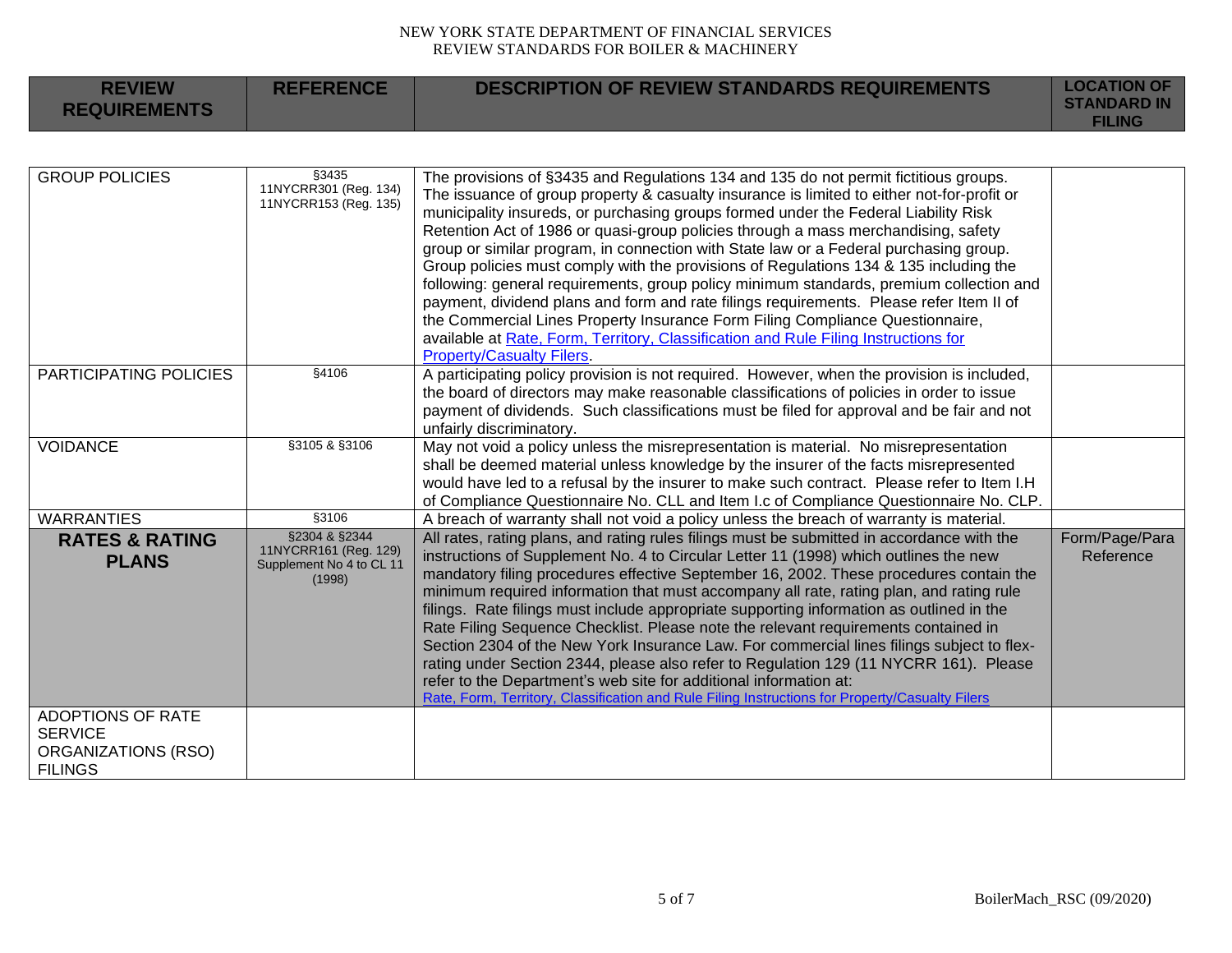**REFERENCE DESCRIPTION OF REVIEW STANDARDS REQUIREMENTS LOCATION OF** 

**REVIEW** 

| <b>REQUIREMENTS</b>                       |                                                                         |                                                                                                                                                                                                                                                                                                                                                                                                                                                                                                    | <b>STANDARD IN</b><br><b>FILING</b> |
|-------------------------------------------|-------------------------------------------------------------------------|----------------------------------------------------------------------------------------------------------------------------------------------------------------------------------------------------------------------------------------------------------------------------------------------------------------------------------------------------------------------------------------------------------------------------------------------------------------------------------------------------|-------------------------------------|
|                                           |                                                                         |                                                                                                                                                                                                                                                                                                                                                                                                                                                                                                    |                                     |
| Me Too Filings                            | §2306<br>11 NYCRR 161.7<br>(Reg. 129)                                   | The insurer may discharge its rate filing obligation by giving notice that it uses rates and<br>rate information prepared by a designated rate service organization. Please refer to<br>Regulation 129 for the filing of rates and the relation and role of rates published by a rate<br>service organization and the Department's web site for additional filing information at:<br>Rate, Form, Territory, Classification and Rule Filing Instructions for Property/Casualty Filers               |                                     |
| <b>CONSENT-TO-RATE</b>                    | §2309                                                                   | The application for an excess rate is subject to prior approval. In addition, the application<br>must include the insured's reasons and the application must be signed by the insured.                                                                                                                                                                                                                                                                                                             |                                     |
| CREDIT SCORING AND<br><b>REPORTS</b>      |                                                                         | The use of credit scoring and reports is limited to the initial underwriting and/or initial tier<br>placement of the risk.                                                                                                                                                                                                                                                                                                                                                                         |                                     |
| <b>INDIVIDUAL RISK RATING</b>             | §2305<br>11NYCRR161.12<br>(Reg. 129)                                    | Individual Risk Submissions not subject to prior approval shall not filed with the<br>Department. All such information shall be retained in the insurer's individual underwriting<br>file for each policy issued for a period of five years from the date of first issuance of such<br>policy.                                                                                                                                                                                                     |                                     |
| Prior approval                            | CL 4 (1996)                                                             | All Individual Risk Submissions subject to prior approval form must include Form<br>129-C.doc, available at: Rate, Form, Territory, Classification and Rule Filing Instructions<br>for Property/Casualty Filers                                                                                                                                                                                                                                                                                    |                                     |
| <b>PRICING</b>                            | §2304 & §2344<br>11NYCRR161 (Reg. 129)<br>CL 19 (1992)<br>& CL 4 (1996) | The following web site contains the mandatory filing procedures:<br>Rate, Form, Territory, Classification and Rule Filing Instructions for Property/Casualty Filers                                                                                                                                                                                                                                                                                                                                |                                     |
| Minimum Premium Rules                     |                                                                         | Minimum Premium Rules- the submission should evidence the relationship between the<br>amount charged as a minimum premium and the costs associated with producing the<br>policy or coverage. Return Premium/Minimum Earned Premium Rules - the submission<br>should specify that the policy will be pro-rated or short-rated due to mid-term termination<br>of the policy. Premium may be considered fully earned only for policies insuring special<br>events that are only a few days in length. |                                     |
| Multi Tiering                             |                                                                         | Eligibility requirements for each tier must be submitted. The tier eligibility requirements<br>must be specific and mutually exclusive, so that no insured would be eligible for more<br>than one tier. The rate effects of the tier eligibility requirements should not be duplicated in<br>any rating plans. Justification must be provided for the rate differential for each tier.                                                                                                             |                                     |
| <b>Payment Plans</b>                      |                                                                         | Payment plans are outside of the rating structure, and do not have to be filed with the<br>Department or included as part of the manual rates.                                                                                                                                                                                                                                                                                                                                                     |                                     |
| Service Charges                           |                                                                         | Late payment fees, reinstatement fees, and premium installment fees are to be classified<br>as service fees that are outside of the rating structure, and do not have to be filed with the<br>Department or included as part of the manual rates.                                                                                                                                                                                                                                                  |                                     |
| <b>RATING PLAN</b><br><b>REQUIREMENTS</b> | §2344<br>11NYCRR161.8 (Reg.<br>129)                                     | Rating plans are subject to prior approval. Even if the insurer is adopting a rating plan<br>from a Rate Service Organization (RSO) without modification, such plan is subject to the<br>prior approval requirements.                                                                                                                                                                                                                                                                              |                                     |